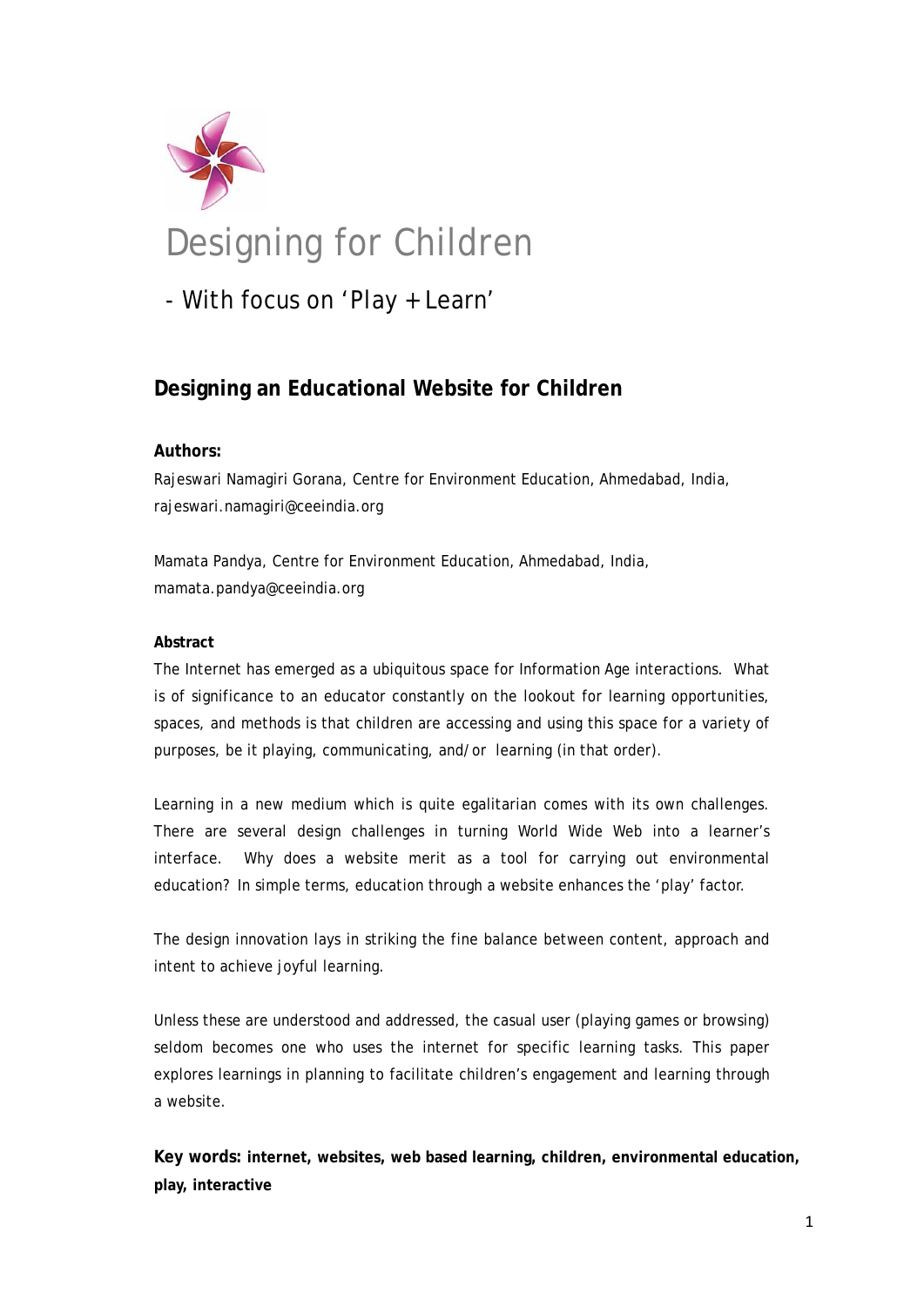#### **Introduction**

Recognizing the potential of the Internet as a great medium for learning, and the need for it to be introduced to students as an educational resource, Centre for Environment Education (CEE) has designed, and has been running since 2000, a website for children—www.kidsrgreen.org (kidsRgreen).

One of the objectives of kidsRgreen is to see a transformation in the way the web is utilized by learners as learning support material. The website empowers users with information and knowledge, enhances skills, fosters appropriate attitudes and values, and shares action ideas and initiatives, so very critical and integral to EE/ESD

Environmental Education (EE) and Education for Sustainable Development (ESD) provide both an opportunity and challenge, even while utilizing traditional learning media and spaces. The design of an educational resource in a relatively new learning medium as the internet, the website needed to take into cognizance various critical factors—it had to propagate EE philosophy; utilize principles of learning, approaches and methodologies unique and essential to EE and ESD; ensure use of the website by young learners in schools and at homes, while also optimizing the opportunities of the medium itself.

When the website was to be launched in 2000, there was already a deluge of websites; the web based resource being planned for children and the instructional design therein had to facilitate transformation of all learnings and experiences from the print medium into formats fitting the exciting new medium. This was the challenge that instructional design had to address.

kidsRgreen was launched on the Earth Day (22 April, 2000). In the year 2008, the website was shorlisted as a finalist for the Stockholm Challenge Award.

In this paper we explore our involvement in the instructional design, website format and design, aesthetics and propagation of its use, as well as learnings there from.

**1. Environmental Education and Education for Sustainable Development**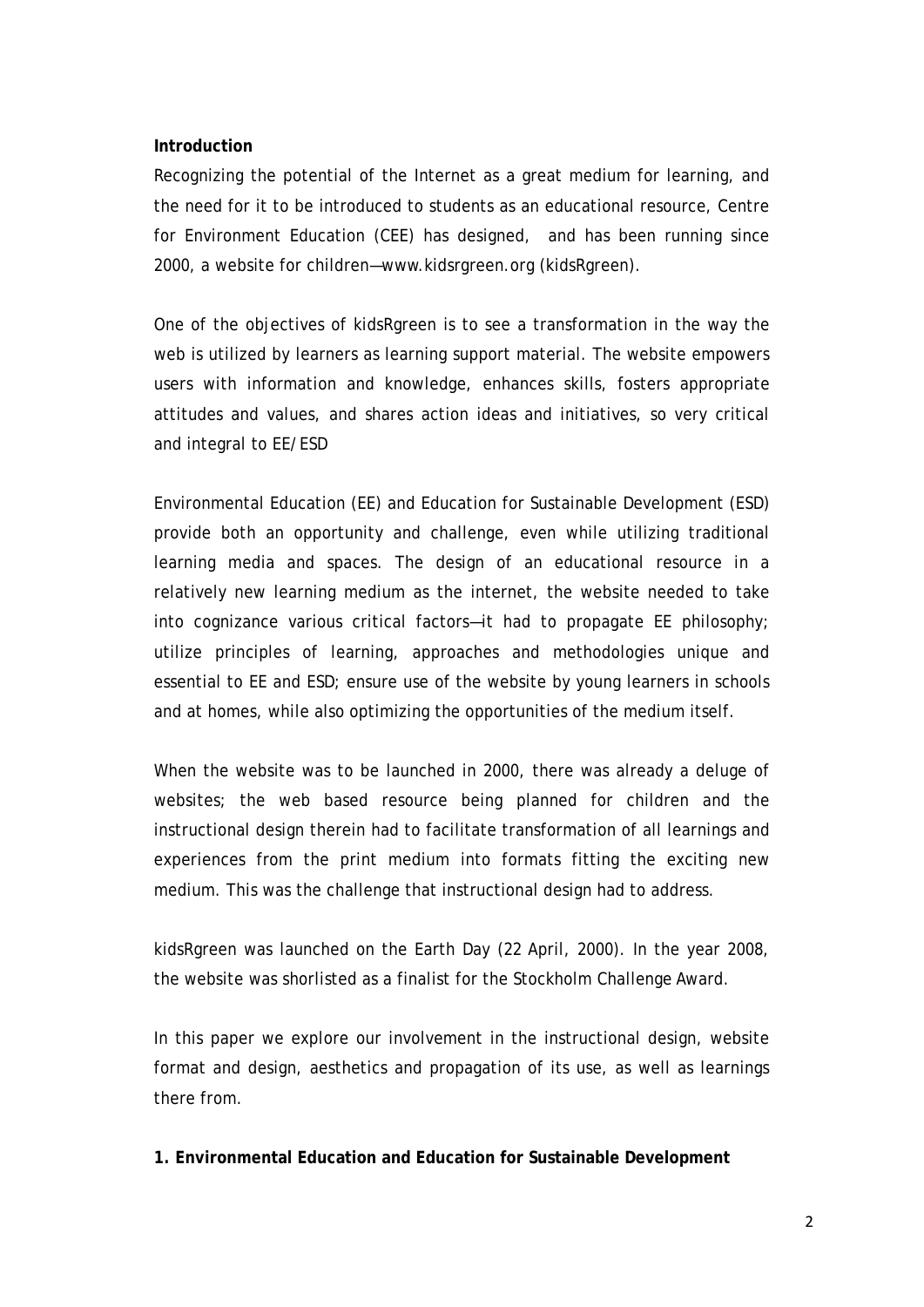Since its inception in 1984, education has been a key thrust of the Centre's activities. A lot of learner support material has been developed by the organization for over two decades on themes ranging for water to disasters. While designing learner support material the underlying philosophy and approach has been to create locale specific, user friendly, active-learning, participatory and hands-on experiences that take learners through a five-step ladder of Awareness, Information, Knowledge, Attitude, and Action.

With the experience of designing learner support material in the print and audio visual media*,* the Centre wanted to explore web-based learning environments. The web medium met one basic requirement that is important when carrying out EE/ESD—a focus on the individual. The web provided for diverse knowledge gains through the play factor, with focus on the individual learner. It was easy to obtain learner engagement to help him/her move through the five step ladder. In simple terms, hyper texts, hyper media, and interactive elements of the web bestowed the possibility to introduce EE and ESD in a manner such as a learner could benefit from.

#### **2. From the traditional to the new**

Information is critical to EE and ESD. Information and knowledge on environment and sustainable development is not possible to be obtained as a consolidated content from a single source unlike other formal subjects. Teachers and students have always, when needed and where possible relied on traditional sources of information. There are libraries and newspapers that served the purpose of an educational resource. Both these had recognized limitations.

The internet emerged as a resource with possibilities of access to unlimited information, quick search, communication and collaborative learning. The schools in India are still in the process of assimilating this powerful medium in their teaching learning practice. Computer instruction was introduced into Indian schools by mid 80's, the focus was primarily limited to understanding the hardware, and at the most, learning software like word processor, paint brush or making slideshows. The focus was not very much on the applications using computers (particularly when plugged to internet). There was no application of learning from the computer classes for knowledge gains in other subjects.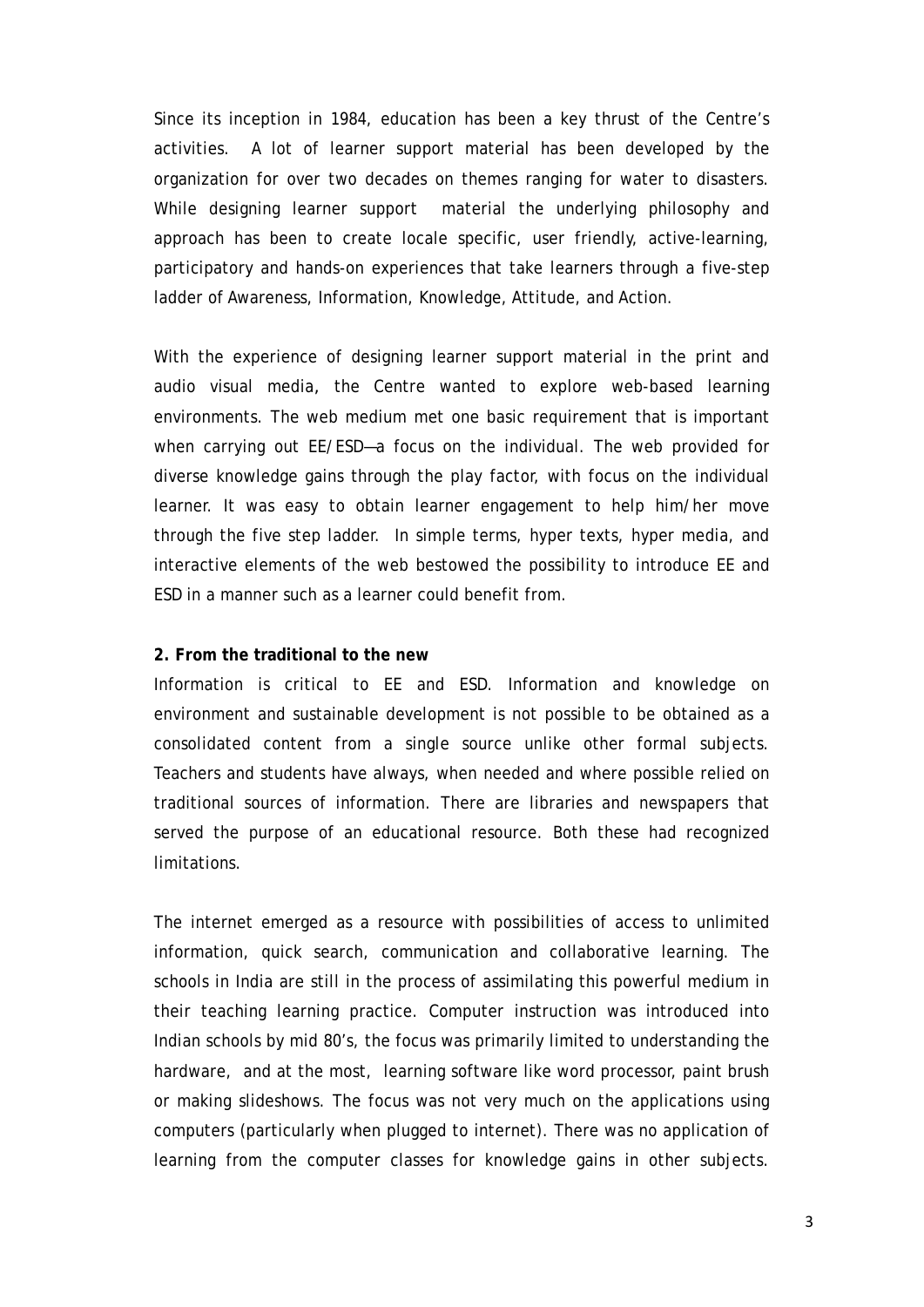There were clear technical and cognitive barriers in using the computers and web based approaches in the schools.

CEE conducted numerous workshops with teachers and children showcasing what and how to learn from a website. In many situations, there was a hesitancy and indifference shown by teachers who were not well versed with the new learning ways. Interestingly, children had already started using internet for school work at home.



Figure 1 : Website as an educational resource and a new pedagogy

### **3. Fostering Learning**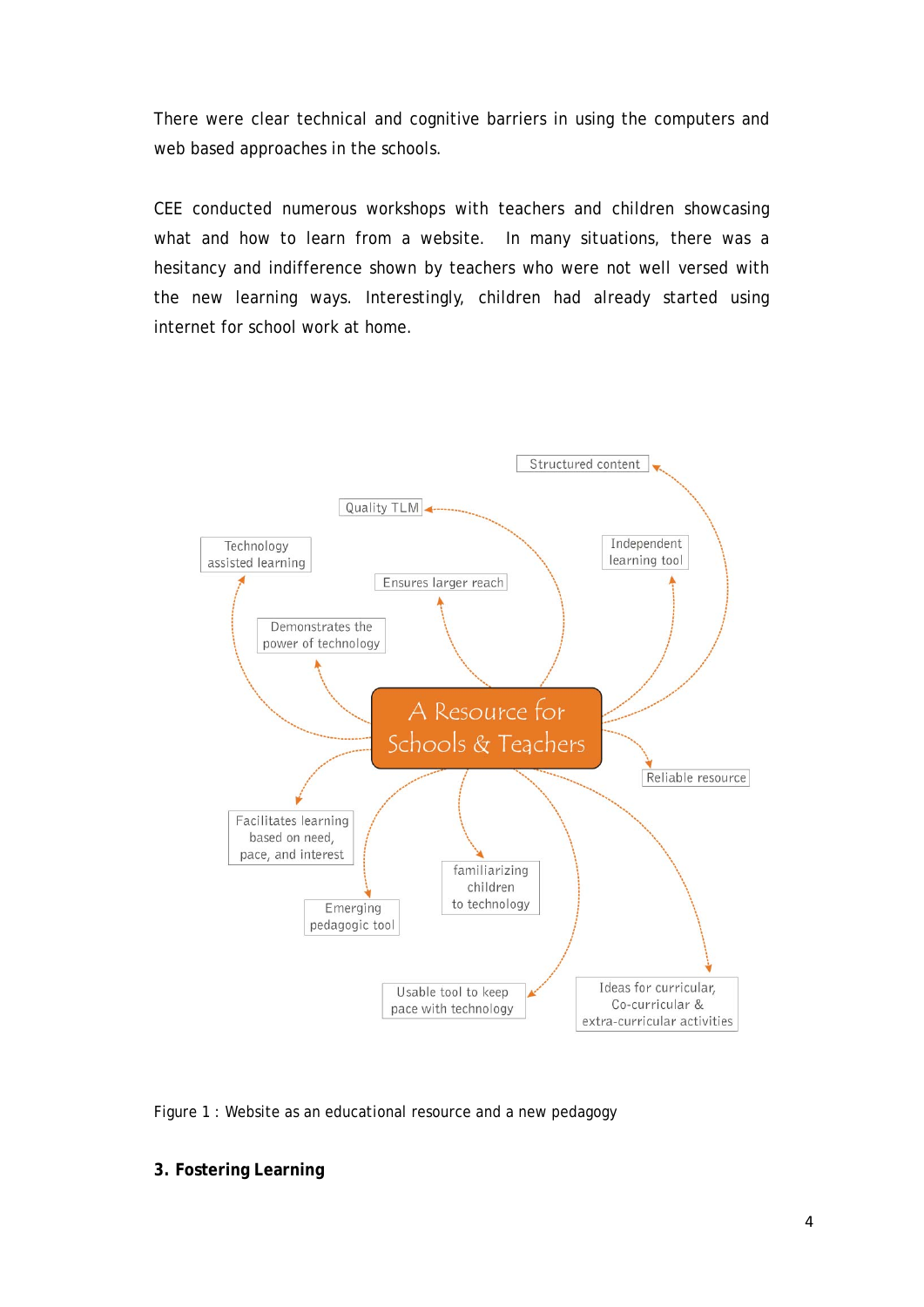There were some advantages and disadvantages that CEE had to concede when designing an EE/ESD website for children. Clearly EE/ESD was not part of the classroom instruction, so it was not an aide that helped children with their usual school subjects. (EE was made compulsory in schools in India only following the Honourable Supreme Court judgment in December 2003). Moreover, children were not clearly assisted in this area by teachers or parents. But, there were many programmes being funded by Ministry of Environment and Forests and Ministry of Human Resource Development to inculcate children's interest and motivation to learn for the environment.

EE programmes were carried out in the co-curricular and extra curricular spaces in the school schedule. While traditional school subjects were learnt through text books and teacher assistance. The very nature of EE (interdisciplinary, experiential, locale-specific, individual focused) and its place not directly with in the school curriculum was most amenable to a web based platform. This was an important consideration in designing the website for children.

Web based learning had to deal with new sets of cognitive barriers generally in terms of learning with new technologies and particularly with the content of kidsRgreen website.

For most children in the country, introduction to computers happened through playing games on the computers. Technology application through a children's website was an initiative to provide students with challenging, authentic and fun-based learning environments. This was a way to engage young learners in EE/ESD and at the same time improve their self-esteem and attitude towards utilizing computers and internet for an educational purpose.

What was noticed in computer usage was that learners/children gained greater autonomy in using the medium and this became a strong motivational factor (which is again critical to learning).

#### **4. Joy of Learning Format**

The agenda for the instructional design team was to design an EE/ESD resource that learners found a positive value in engaging themselves, in a learning goal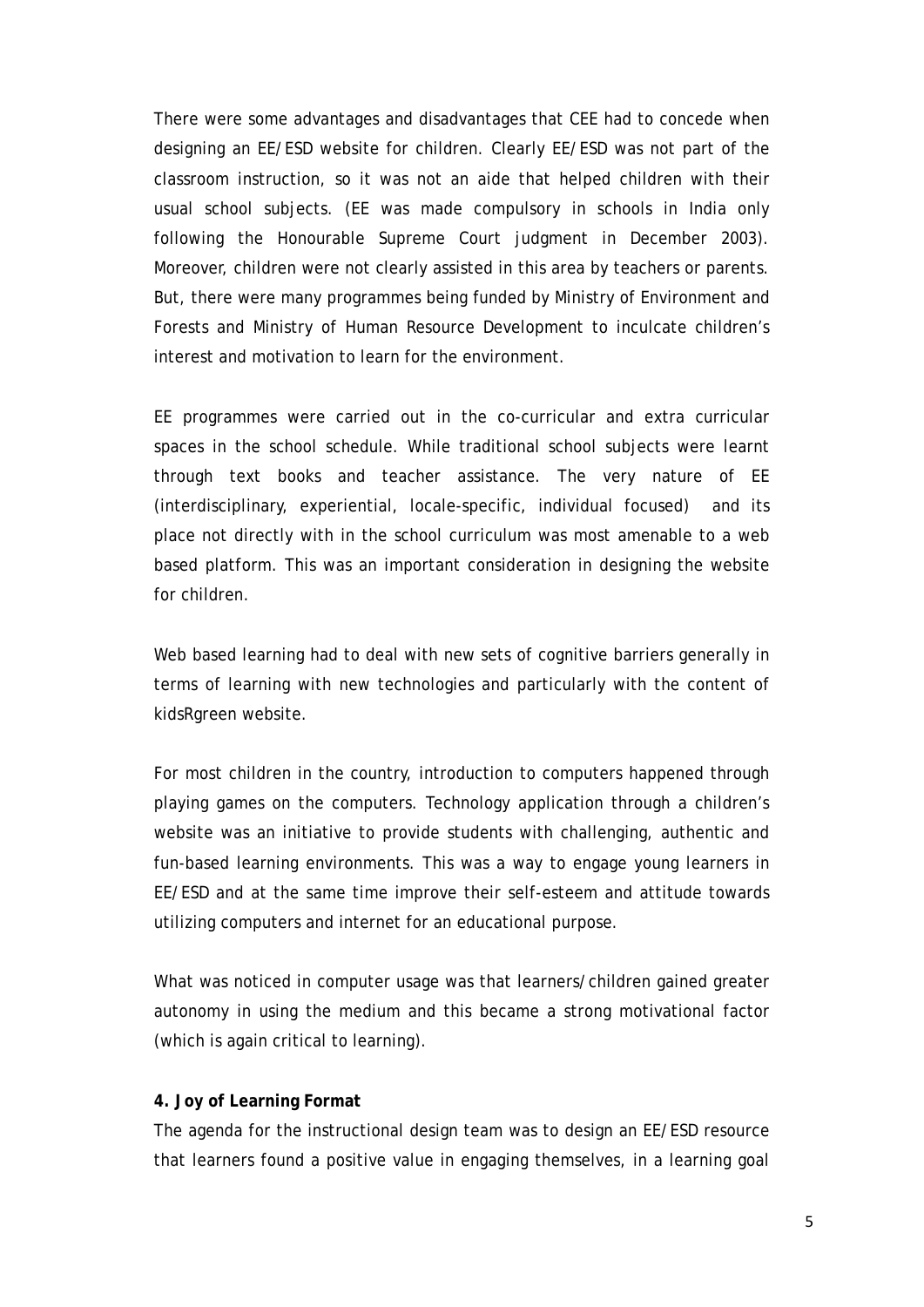or activity under the overarching goal of EE/ESD. This meant that the website had to provide content that provided a clear direction and quality for the learning, without losing the spirit and spontaneity of play.

There was a clear consensus among the instructional design team to go for 'magazine' format in creation of a website. Content was provided under different sections—Spaceship Earth, Let's do it, Green Games, Green Club, Green Gifts, Terrific Resource for EE, etc.

The magazine format for the website was guided by the basic tenets of learning— that a learner makes connections between pieces of knowledge. The website attempted to meaningfully and accurately organize content, so that children could retrieve and apply their knowledge effectively, as and where needed.

Another important consideration to go with the magazine format for the site was that EE was totally not new the learners, in the sense that many aspects of the environment and ecology were part of the science and social studies curriculum. In a way children had some amount of knowledge and were aware of positive environmental attitudes (for instance children were aware that not turning off lights or fans when leaving a room was not good behaviour). In a way the monthly magazine format was seen as something that could complement and supplement learning in the school and enlarge horizons on understanding on various aspects related to EE/ESD.

The format also provided an identity and some level of continuity (in the sense that the sections were set). However each section had something different to new to offer every month—both in terms of content, format and design. Thus retaining the surprise element and 'play factor'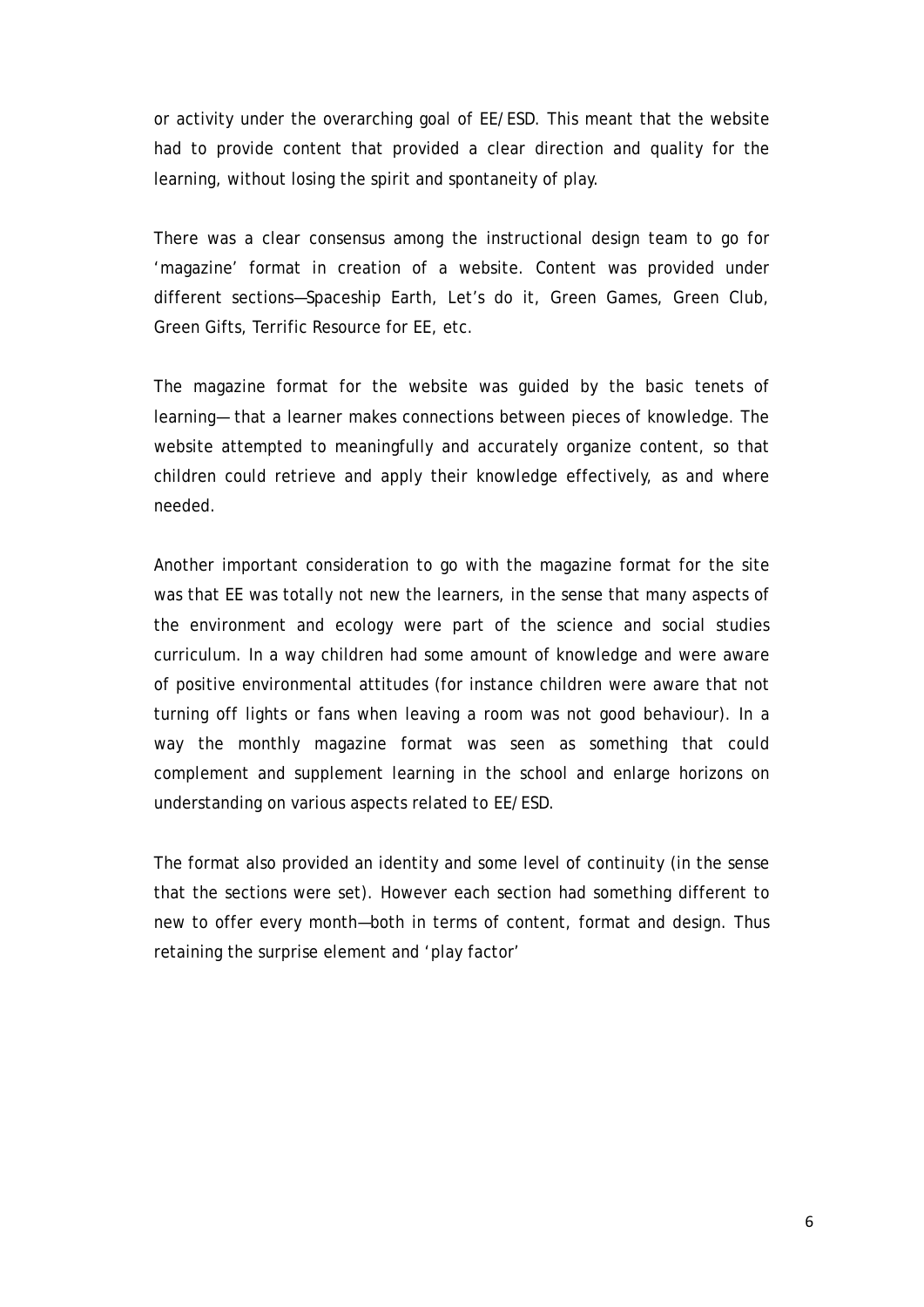

Figure 2 : Homepage of kidsRgreen

Autonomous use of computers essentially implied that children were most commonly using it to play games or maybe use paintbrush. This gave the clue make games as an important methodology for learning through the website. The play factor became the anchor for the site. Games with messages that included positive environmental behaviours (for example, learning to recognize and sort garbage as that which degrades and that which won't) were designed. For children, games were a natural way of using computers; the environmental messages entwined in games were a strategy to bring about shifts in attitudes and individual or collective action, (an important goal of EE). In regular feedback obtained from users, the Green Games section has been the most popular section of the website.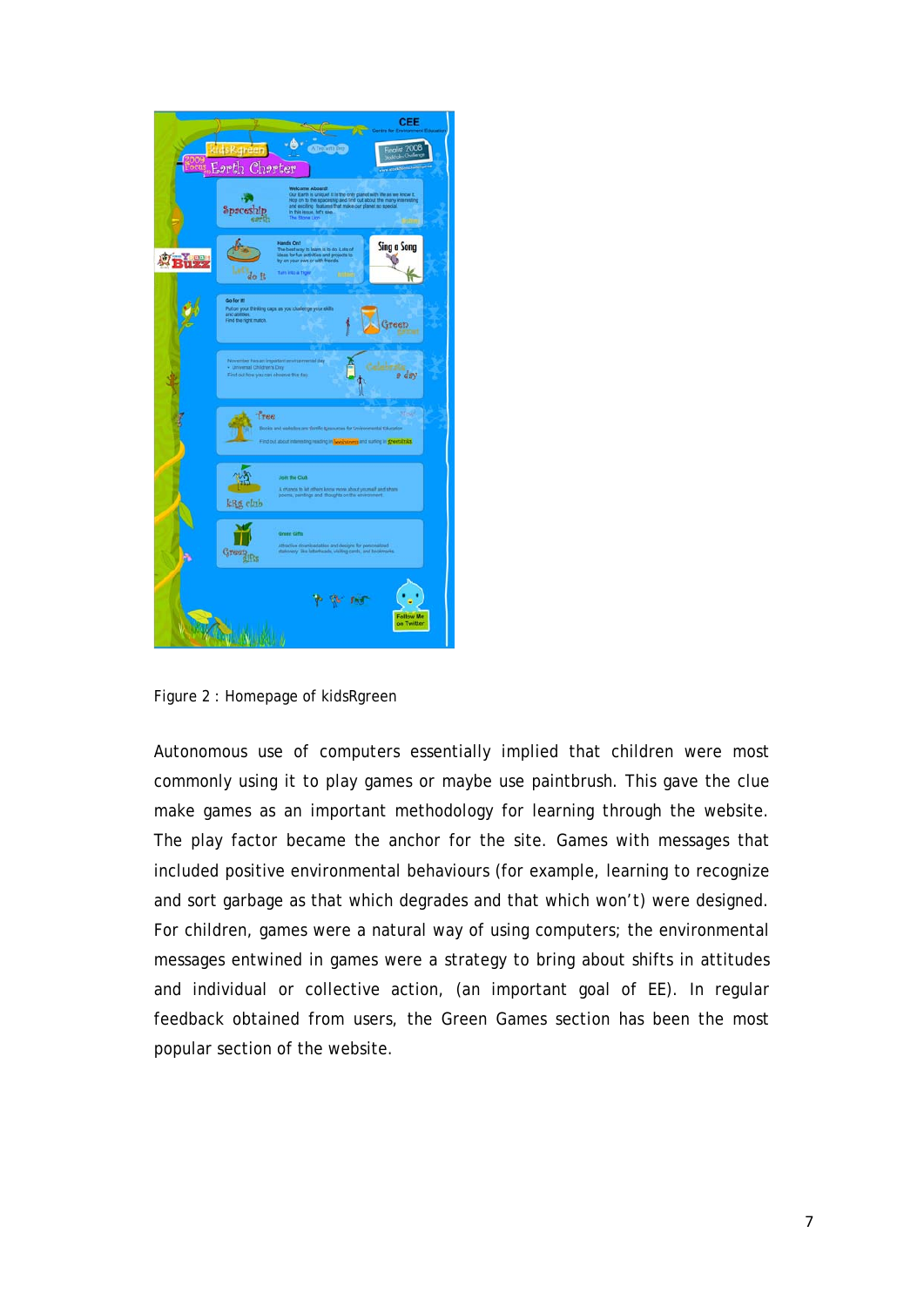

Figure 3: Environmental Games on kidsRgreen

#### **5. Designing with Hypertexts**

In their new literacy and technology position statement, the International Reading Association (2001) suggested that "traditional definitions of reading, writing, and viewing, and traditional definitions of best practice instruction derived from a long tradition of book and other print media—will be insufficient."

Unlike texts in print media which are linear, static and at the most supported by two dimensional, graphics, photographs, illustrations, tables, internet opened up opportunities for new text formats—hyper texts and multi media. Hypertext, animations, photographs, cartoons, audio and visual provisions were immensely beneficial for creating EE/ESD material which actually supported many methodologies and approaches to support EE. The designers of the website had to make a meaningful transition to developing resources with new dynamics of the text and visual formats. Written texts, images and sounds had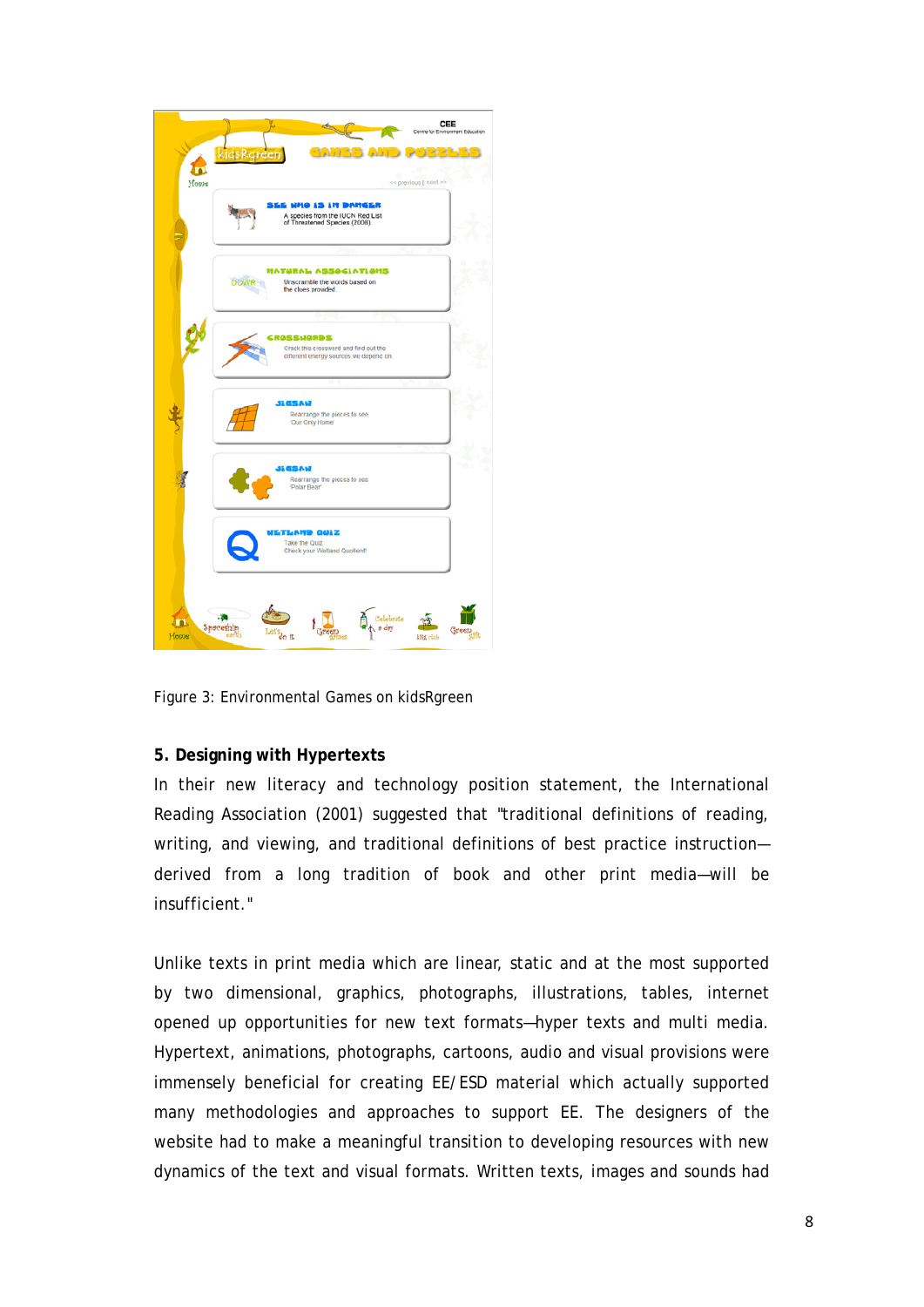to combined innovatively to create a learning resource for children; had to convey meaning, explain activities, present messages through games, and respond to asynchronous communication.

The content design had to consider factors like children's attention spans, readability, interest factor, retention, analysis, and fostering other higher order learning skills through the design format.

The design had to estimate use of multimedia representations that demand new ways of accessing, manipulating, organizing learning and response to information by the user. The text progression through navigation and hyperlinks had to be so designed to enhance comprehension.

Likewise, print material was usually created for a specific socio cultural and academic context of the learner. A website reached children all over the world. The communication had to be presented in such a way that it was more or less appropriate for users across countries and cultures and social contexts.

And importantly, the purpose of this educational resource was not to overwhelm the user with distracting use of font, colour, animations and visuals but rather to use these to complement support and enrich. The design has developed organically and spontaneously in response to the feedback of the users and the nature of the content.

#### **6. Aesthetics**

Ultimately, the fundamental consideration for the text, the instruction and the graphic user interface was that it was a children's site! The fundamentals of navigations, presentation of information on the website had to be given a different treatment.

It was not about organization of buttons and links. The elements on the graphic user interface used elements that enticed a child and were close to representation of the environment. Free hand drawings were used to create the homepage and inside pages. The colour palette was given critical importance colours were brilliant. The fonts were played around in a variety of styles, shapes and sizes to achieve the liveliness. Animated icons were used to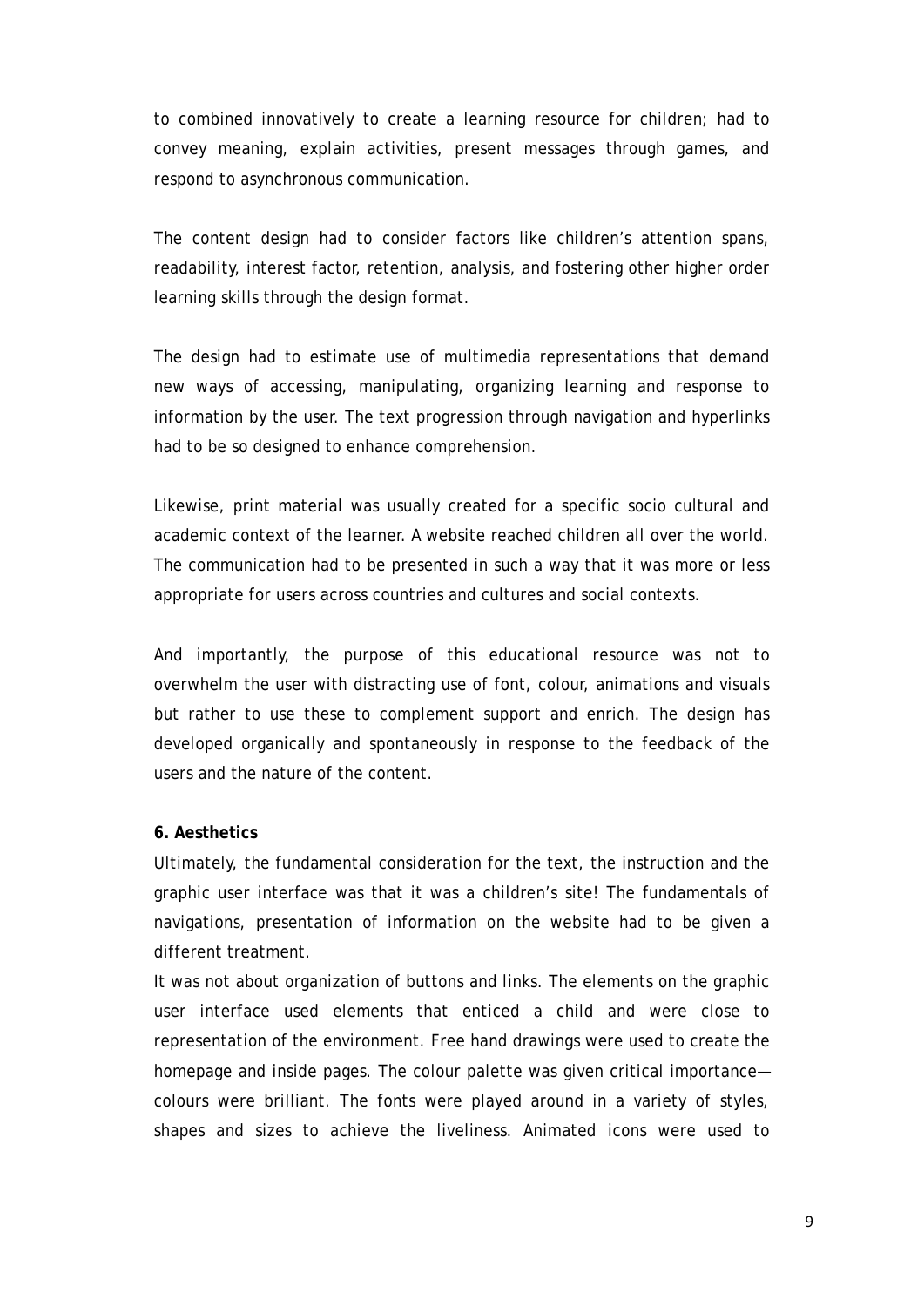represent buttons to various sub sections of the website. These features of the website became those that caught the attention of users.

# **7. Conclusion**

Web based pedagogies are quite amenable for EE/ESD because the hypertext and hypermedia environments, the play and fun factors, support knowledge gains and attitude shifts. However, designing learner material needs one to understand the critical elements of learning, content design and aesthetics. However, because web based pedagogies are new, sustained efforts need to be put in to allow schools, parents, teachers and children use the resource for education. Strategies that hook users to these resources need to be taken into consideration. As discussed in the paper, games or the play factor was the key to formatting the website into a magazine. The authors however suggest that newer strategies can be designed by following user habits on the internet.

The authors also would like to mention that www.kidsrgreen.org was chosen to be a finalist for the Stockholm Challenge award which is a pioneer among ICT awards and networking organizations showcasing best ICT examples for people and society. The award is a search for and recognition of excellent examples of information and communication technologies that show convincing benefits to people and communities, wide impact and proofs of future sustainability. The award was a measure of recognition of the role of ICT in achieving organizational objectives, empowerment of target groups and identifying user needs, demonstrative of social impacts and sustainability.

KidsRgreen is now in the ninth year. The monthly e-magazine has had an unbroken run over the period. While the basic philosophy and framework have retained the content and the design of the website are continuously evolving in response to new developments, new ideas and themes over the past two years. Since the last two years, KidsRgreen has been observing a theme for a year. In the year 2008, the theme was Climate Change. In 2009, kidsRgreen is exploring Earth Charter.

In 2010, kidsRgreen completes a decade which has been creative, responsive, proactive and dynamic. This is in itself keeps the design team energized and